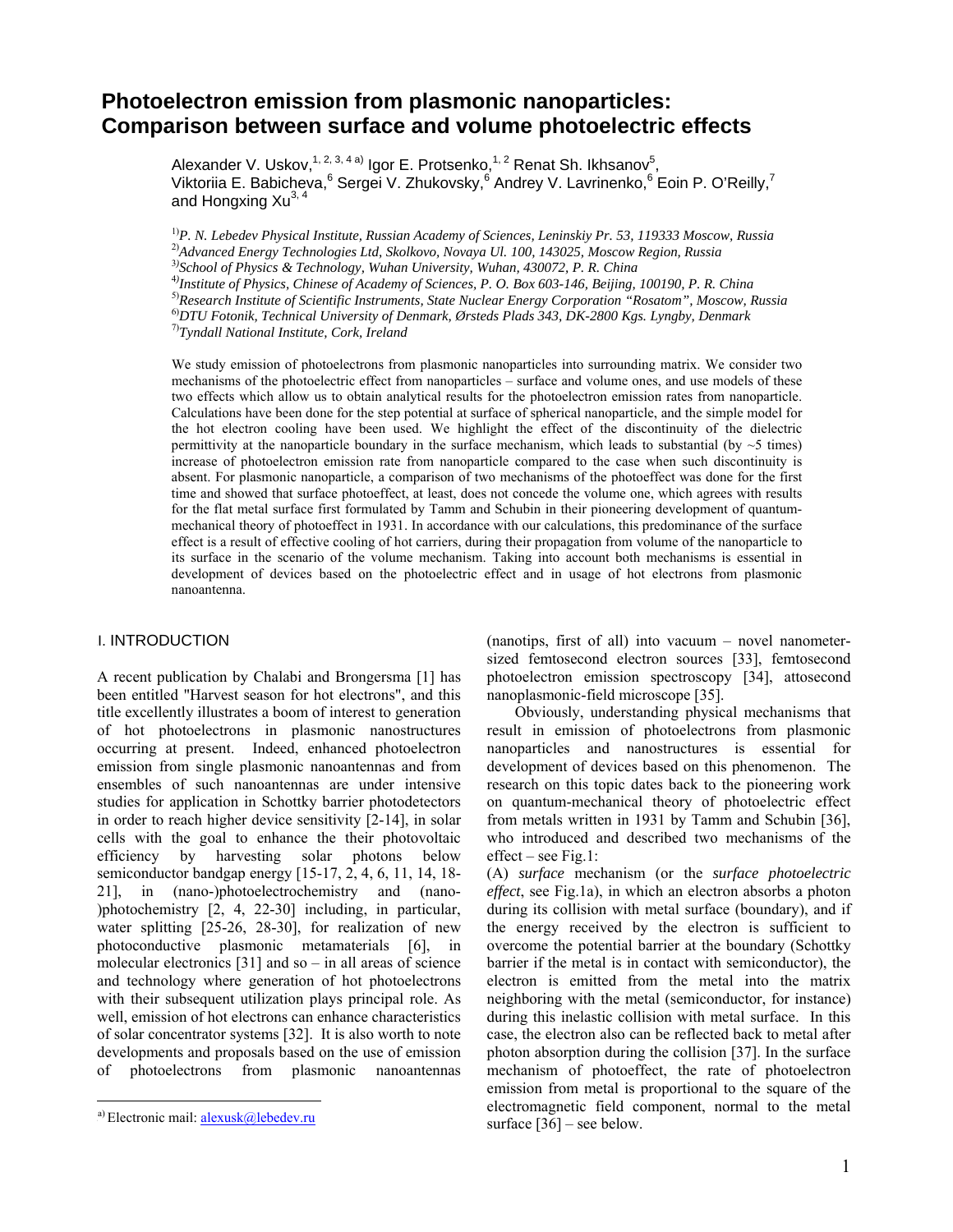(B) *volume* (or *bulk*) mechanism (or the *volume photoelectric effect*, see Fig.1b), which consists of *three phases* (see an comprehensive review [38] primarily devoted to this bulk mechanism):

(1) an electron absorbs a photon inside the metal during its collision with impurity, phonon, lattice defect, etc [39] or due to its coupling to periodic lattice potential [36, 40], and becomes "hot";

(2) then the electron moves to the boundary of metal (this "electron transport" phase is absent in the surface mechanism), colliding with phonons and cold electrons and losing energy in the process;

(3) if the electron reaches the metal surface with energy that is still sufficient to overcome the potential barrier at the boundary of metal, the electron may be emitted into the matrix (semiconductor) surrounding the metal.

Obviously, the photoelectron emission rate from metal in the scenario of bulk photoeffect is proportional to the light absorption coefficient of bulk metal; it depends on the energy distribution of hot electrons after their generation and on the cooling rate of electrons during their motion to nanoparticle boundary.

Having identified and compared these two mechanisms, Tamm and Schubin in [36] considered the mechanism (A) as dominating in the visible and IR ranges. Nevertheless, during several decades after publication [36], researchers returned to the discussion on the above mechanisms of photoelectric effect from metal (see [38, 41-50] and references therein), and in particular, to the arguments which of the two mechanisms is more important. The main argument against the surface mechanism (A) in those discussions was that the component of field normal to the surface (to the square of which the photoelectron emission rate in the surface mechanism is proportional) is absent if light is incident *normally* on a *flat* metal surface, as was relevant in many practical cases. However, in  $60<sup>th</sup>–70<sup>th</sup>$  of the last century it was understood clearly (see [46-50] and references therein) that roughness of metal surface can lead to the appearance of the normal component to metal surface (in particular, due to conversion of incident plane wave into surface plasmonic wave [49]), so that the mechanism (A) can be essential even in macroscopically flat structures with normal incidence of light.

Nevertheless, the question on which of the two mechanisms of photoelectron emission is dominant has been left open until the present time, with various groups adopting different approaches. Several years ago, Berini with his coauthors laid the volume mechanism (B) as the basis of their consideration of thin-film Schottky barrier photodetectors [7-9], and very recently Halas and Nordlander with their colleagues [3, 12-13] used the description of the volume mechanism, given in [7] to analyze emission of photoelectrons from plasmonic nanoantennas. On the other hand, theory of emission of photoelectrons from metallic nanoparticles developed in [6] and then used in calculations in [11, 14] is based namely on the surface mechanism (A). In the paper [51] Govorov and coauthors develop an approach to the theory of photoelectron emission from plasmonic nanoparticle starting from the quantum microscopic description of non-equilibrium carrier population in a localized plasmon wave. As nanostructures of more and more intricate shapes are introduced, the discussion on proper description of photoelectron emission from metals in general and from metal nanostructures in particular is again becoming of current importance.

In this paper, we compare the surface and volume mechanisms of photoelectron emission from plasmonic nanoparticles. Using spherical particles as a simple and analytically tractable example, we derive comparable metrics for each of the two mechanisms. Comparing these metrics, we conclude that the volume mechanism could only prevail if hot electrons were able to reach the nanoparticle surface without energy loss. In realistic cases, the "cooling" processes during the "hot" electron transport lead to the prevalence of surface photoelectric effect.



Fig. 1. Illustration of two mechanisms of photoelectric effect. (a) Surface effect: electron collides with the Schottky barrier, absorbs the photon energy  $\hbar \omega$ , and leaves the metal. (b) Volume effect: electron 1 receives the energy  $\hbar\omega$ , moves to the Schottky barrier, and overcomes it, leaving metal; electrons 2 and 3 have not sufficient energy when they reach the barrier and remain in metal.  $W_b$  is the work function for the metal to semiconductor,  $\mathcal{E}_F$  is the Fermi level.

The paper is organized as follows. In Sect. II we provide a detailed account on the theory of photoelectron emission from plasmonic nanoparticles. In particular, in Sect. II-A, the problem is formulated, and *the concept of the cross-section of photoelectron emission* from a nanoparticle is introduced. In Sect. II-B, formulas to calculate the photoelectron emission rate from nanoparticle and the photoelectron emission cross-section of spherical nanoparticle for surface photoelectric effect are presented based on work [6] for simple model of the step potential at the nanoparticle boundary. In Sect. II-C, a model to calculate the internal quantum efficiency for volume mechanism of photoeffect is presented, along with deriving the expression for the photoelectron emission cross-section for the volume mechanism. In Sect. III, numerical results are presented to compare the two mechanisms, and the basic assumptions of calculations are discussed in details. Finally, Sect. IV formulates the conclusions.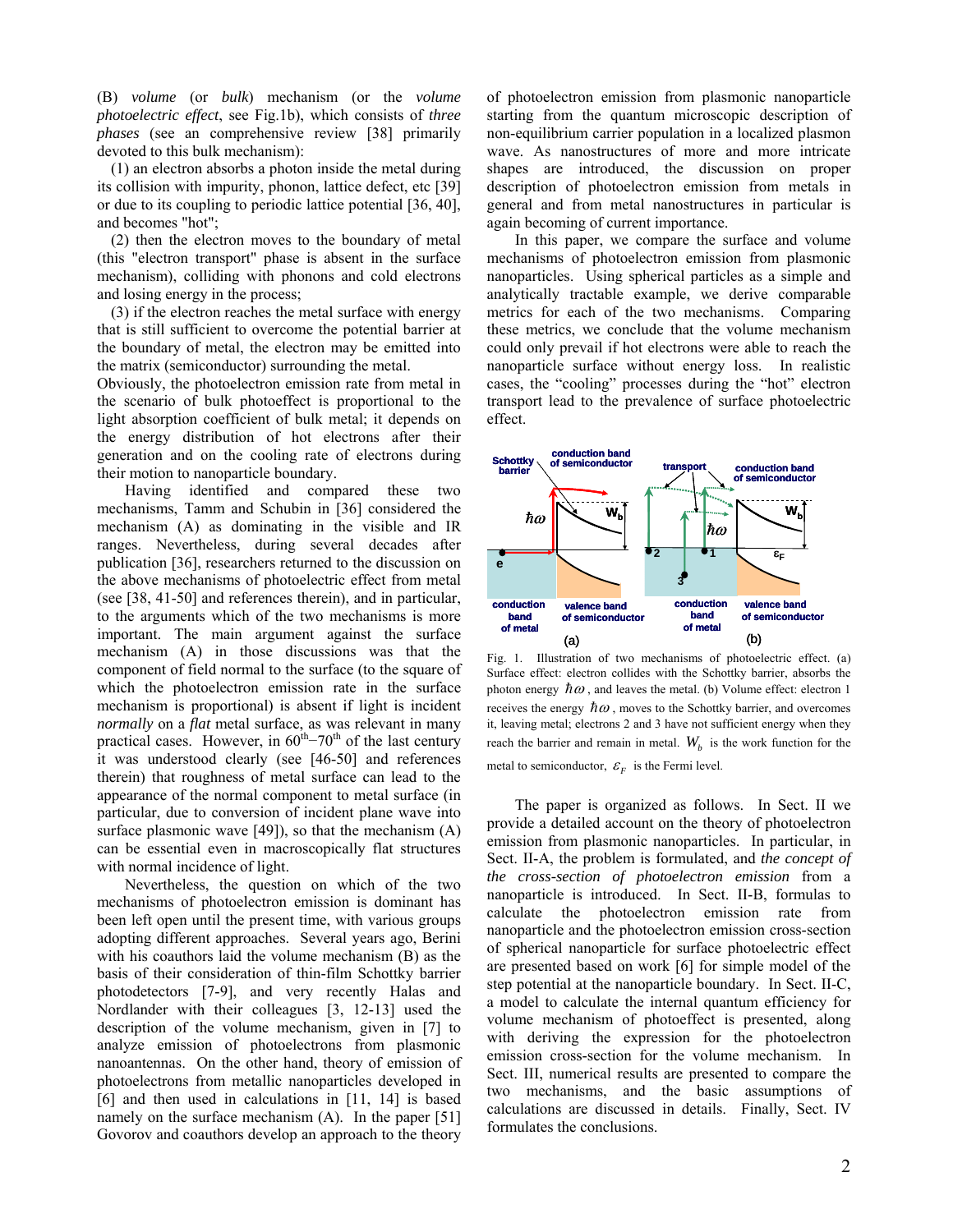

Fig. 2. Schematic illustration of spherical metallic nanoparticle (with permittivity  $\varepsilon$ <sup>*i*</sup> ) imbedded in a dielectric (or semiconductor) matrix (with permittivity  $\varepsilon$ <sub>o</sub>). The incident plane wave with electrical field **E**<sub>*o*</sub> causes an electric field  $\mathbf{E}_i$  inside the nanoparticle. red arrows illustrate the surface mechanism of photoelectric effect, and blue arrow shows the volume (bulk) mechanism of photoeffect.

## II. Theory of photoelectric effect

## *A. Formulation of the problem*

The following problem is under consideration – see Fig.2. A plane light wave of frequency  $\omega$  and with intensity *S* is propagating along the *z* -axis in a background matrix (dielectric or semiconductor) with relative permittivity  $\varepsilon$ <sub>e</sub>. The amplitude  $\mathbf{E}_o$  of the electric field of the light is polarized along the *y*' direction. The wave is incident on an imbedded metal nanoparticle with relative permittivity  $\varepsilon_i(\omega)$ . For simplicity, we consider *spherical* nanoparticle with the radius *a* so that in quasistatic approximation [52] the field  $\mathbf{E}_i$  inside nanoparticle is homogeneous, parallel to  $\mathbf{E}_{o}$  and can be expressed as [52]

$$
\mathbf{E}_{i} = \frac{3\varepsilon_{e}}{\varepsilon_{i}(\omega) + 2\varepsilon_{e}} \mathbf{E}_{o} \equiv F \cdot \mathbf{E}_{o} , \qquad (1)
$$

When the light frequency  $\omega$  approaches the frequency  $\omega_{\text{br}}$  which satisfies the Fröhlich condition [52]

$$
\operatorname{Re}\Big[\varepsilon_i\big(\omega_{lpr}\big)\Big]+2\varepsilon_e=0\,,\tag{1a}
$$

as one can see from (1), the resonance enhancement of the field takes places (the localized plasmonic resonance). Note that the homogeneous field assumption may be violated in presence of a strong plasmonic resonance and/or in nanoparticles of more complex shapes (e.g., nanoantennas), where strong field localization effects can lead to field inhomogeneity inside the nanoparticle. However, the presented formalism is straightforwardly generalized to the case of inhomogeneous field, albeit at the cost of no longer being analytically tractable.

The electrons of metal absorb photons with the energy  $\hbar \omega$  (A) during their collisions with the nanoparticle surface (*surface photon absorption*) and (B)

inside the nanoparticle (*volume photon absorption*) [36- 37], and can leave the nanoparticle in either case. Our goal is to calculate the rates of the photoelectron emission from the nanoparticle due to the surface and the volume absorption of photons and compare them. In the next two subsections, we present separately the calculations for surface and volume (bulk) photoelectric effects from metal nanoparticle.

Ability of plasmonic nanoparticles to create emission of photoelectrons can be characterized by the photoelectron emission cross-section of nanoparticle [6]. Namely, the photoelectron emission cross-section is

$$
\sigma_{\scriptscriptstyle em} = R_{\scriptscriptstyle em}/(S/\hbar\omega)\,,\tag{2}
$$

where  $R_{em}$  is the rate of emission of photoelectrons from nanoparticle in  $(1/s)$ ,  $S/\hbar\omega$  is the photon flux [in  $1/(m^2 \cdot sec)$ ] incident on the nanoparticle. Below we calculate  $R_{em}$  and  $\sigma_{em}$  both for surface and volume photoelectric effect.

## *B. Theory of surface photoelectric effect*

In this subsection, we briefly introduce the theory of surface mechanism of photoelectron emission following to [6] where the theory is presented in more details. If the de Broglie electron wavelength  $\lambda$  in the metal is much smaller than the characteristic nanoparticle size  $L_{\text{namo}}$ ,  $\lambda \ll L_{\text{non}}$  (one should note that in silver and gold  $\lambda \approx 0.5$ nm), we can safely neglect quantum-confinement effects in the metal. In other words, the electron gas is uniformly distributed with an equilibrium density given by that of the bulk metal. Furthermore, we can calculate the rate  $u(\mathbf{r})$  of electron emission per unit area of nanoparticle surface  $[1/({s \times m^2})]$ , by considering the nanoparticle surface at the coordinate **r** (see Fig.2) as being *flat*, and by using the theory of photoelectron emission due to collisions of metal electrons with a *flat* boundary. Within this approximation, the rate  $u(\mathbf{r})$  is proportional to the square of the *normal* component  $E_i^{(n)}(\mathbf{r}) = \mathbf{n}(\mathbf{r}) \cdot \mathbf{E}_i$  of the field  $\mathbf{E}_i$  [6, 36, 41-43]:

$$
u(\mathbf{r}) = C_{em}^{surface} \cdot \left| E_i^{(n)}(\mathbf{r}) \right|^2, \tag{3}
$$

where  $\mathbf{n}(\mathbf{r})$  is the unit vector normal to nanoparticle surface. The coefficient  $C_{em}^{surface}$  is calculated quantummechanically (see below) and depends, in particular, on the electron density in the metal, on the photon energy  $\hbar\omega$ , on the potential barrier for electrons at the nanoparticle boundary, and on any discontinuities in the permittivity and the electron mass at the interface between the metal and the surrounding matrix. Correspondingly, the photoelectron emission rate due to electron collisions with the total nanoparticle surface is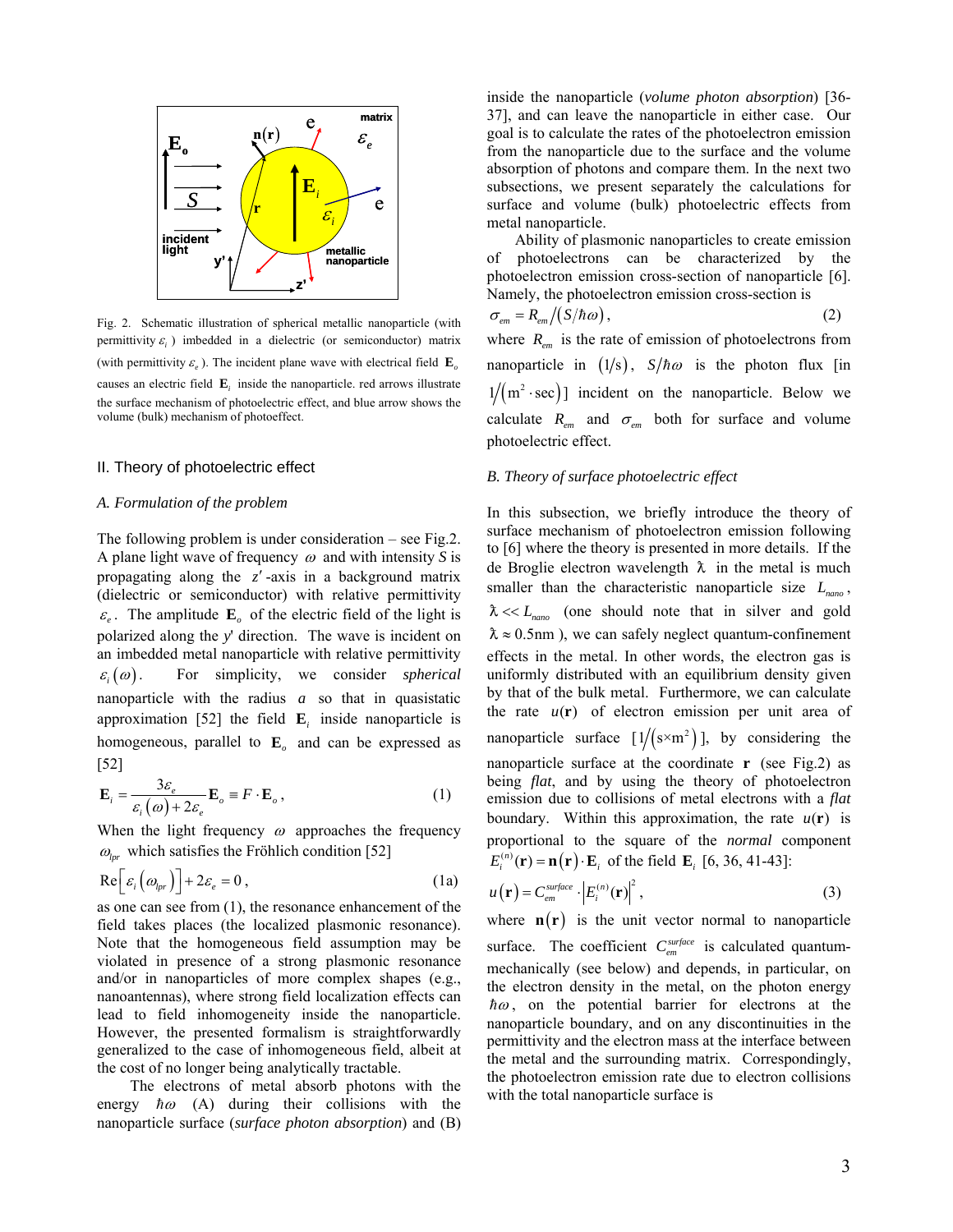$$
R_{emission}^{surface} = \int_{surface} ds u(\mathbf{r}) = C_{em}^{surface} \int_{surface} ds \left| E_i^{(n)}(\mathbf{r}) \right|^2 , \qquad (4)
$$

where the integral extends over the entire nanoparticle surface. Since the field inside spherical nanoparticle is homogeneous, we get easily 2

$$
R_{em}^{surface} = C_{em}^{surface} \cdot A_{nan} \left| \mathbf{E}_i \right|^2 / 3, \qquad (5)
$$

where  $A_{namp} = 4\pi a^2$  is the area of nanoparticle surface.



Fig. 3. Schematic illustration of inelastic scattering of an electron at a metal boundary in the presence of an optical field. The potential energy profile  $U(z)$  is plotted along the direction *z* normal to the metal boundary. An electron incident on the boundary (wave vector  $k<sub>z</sub>$ )

scatters in-elastically, by absorption of a photon (energy  $\hbar \omega$ ). In the collision with the boundary, the electron can be partly back-reflected into the metal or be forward scattered into the dielectric matrix (emission of photoelectrons). Blue line is the step potential with the height  $U_b$ , and green curve illustrates an example of gradually changing potential

The coefficient  $C_{em}^{surface}$  in (2) can be found by solving the quantum-mechanical problem for the collision of a single electron with a metal boundary, and then subsequently summing over all metal electrons undergoing such collisions with the surface. Fig. 3 illustrates the problem. The metal boundary is modeled by the 1D potential barrier  $U(z)$  where the axis z is normal to the boundary, and in this section, we perform calculation for an abruptly changing (at  $z = 0$ ) potential (*the step potential*) with a step of height  $U<sub>b</sub>$ , as indicated in Fig. 3. The potential step  $U_b$  can be written as  $U_b = \varepsilon_F + W_b$  where  $\varepsilon_F$  is Fermi energy in metal,  $W_b$  is the work function for the metal bordering a given surrounding medium. The electron masses in metal  $m_i$ and in surrounding medium (barrier)  $m_e$  can be different from each other, in general. We consider an electron plane wave in the metal incident on the metal boundary with wave vector  $\mathbf{k}_i = (k_{i_x}, k_{i_y}, k_{i_z})$ . In the absence of an electromagnetic field, the electron scattering from the barrier is elastic and furthermore the parallel wave vector component is conserved (since the surface is assumed locally flat). On the other hand, the electron may scatter inelastically in the presence of an electromagnetic field, i.e. by absorbing a photon with energy  $\hbar \omega$ . While the parallel momentum of the electron is still conserved

(neglecting the vanishing momentum of the photon itself), it may either scatter back into the metal or out into the surrounding matrix – see Fig.3. We denote the corresponding probabilities by  $p_{in}$  and  $p_{out}$ , respectively. Both probabilities  $p_{in}$  and  $p_{out}$  are proportional to the square of the *normal* component  $E_i^{(n)}(\mathbf{r}) = \mathbf{n}(\mathbf{r}) \cdot \mathbf{E}_i$  of the field  $\bf{E}$ , in the metal [6, 36, 41-45]:

$$
p_{in} = c_{in} \cdot \left| E_i^{(n)}(\mathbf{r}) \right|^2, \tag{6}
$$

$$
p_{out} = c_{out} \cdot \left| E_i^{(n)}(\mathbf{r}) \right|^2, \tag{7}
$$

Note that the normal component  $E_i^{(n)}$  inside metal is related to the normal component  $E_e^{(n)}$  in surrounding medium by

$$
\varepsilon_i E_i^{(n)} = \varepsilon_e E_e^{(n)},\tag{8}
$$

Below we are concentrating on the calculation of the photoelectron emission probability  $p_{out}$ . Obviously, with the step potential as in Fig.3, photoelectron emission from the metal can occur (i.e.,  $c_{out} > 0$ ) only if the electron gains sufficient energy to overcome the barrier, i.e. only if  $\hbar^2 k_{i\tau}^2/(2m_i) + \hbar \omega > U_h$ .

Although the probability  $p_{out}$  can be calculated with various quantum-mechanical methods, in [6] it is found through direct solution of the Schrödinger equation for an electron in the presence of the field using the perturbation theory (see also very detailed description in [41]). In this solution, the electron wave function in barrier far from the boundary ( $z \rightarrow \infty$ ) contains the component

$$
C_{+}(\infty) \cdot \exp\left[-i\frac{\varepsilon(\mathbf{k}_{i}) + \hbar\omega}{\hbar}t + i\left(k_{ix}x + k_{iy}y + k_{ez}^{+}z\right)\right], (9)
$$

describing electron of the initial energy in metal  $\varepsilon(\mathbf{k}_i) = \hbar^2 (k_{ix}^2 + k_{iy}^2 + k_{iz}^2)/(2m_i),$  (10)

which absorbed the photon energy  $\hbar \omega$  and left metal for the surrounding medium. The *z* -component  $k_{ez}^+$  of the electron wave vector after the electron is emitted outside the metal after absorption of the photon is determined from the energy conservation law:

$$
\frac{\hbar^2 (k_{ix}^2 + k_{iy}^2 + k_{iz}^2)}{2m_i} + \hbar \omega = \frac{\hbar^2 [k_{ix}^2 + k_{iy}^2 + (k_{ez}^+)^2]}{2m_e} + U_b, (11)
$$

The amplitude  $C_+(\infty)$  is proportional to the normal component  $E_i^{(n)}$  of the field in metal and can be written as

$$
C_{+}(\infty) = (b_{v}U_{b} + b_{m}\Delta m + b_{\varepsilon}\Delta\varepsilon) \cdot E_{i}^{(n)}, \qquad (12)
$$

where  $\Delta m = m_e - m_i$  and  $\Delta \varepsilon = \varepsilon_e - \varepsilon_i$ ;  $b_v$ ,  $b_m$ , and  $b_g$ are some coefficients, in general – complex numbers. The emission probability  $p_{out}$  is expressed through the amplitude  $C_+(\infty)$  as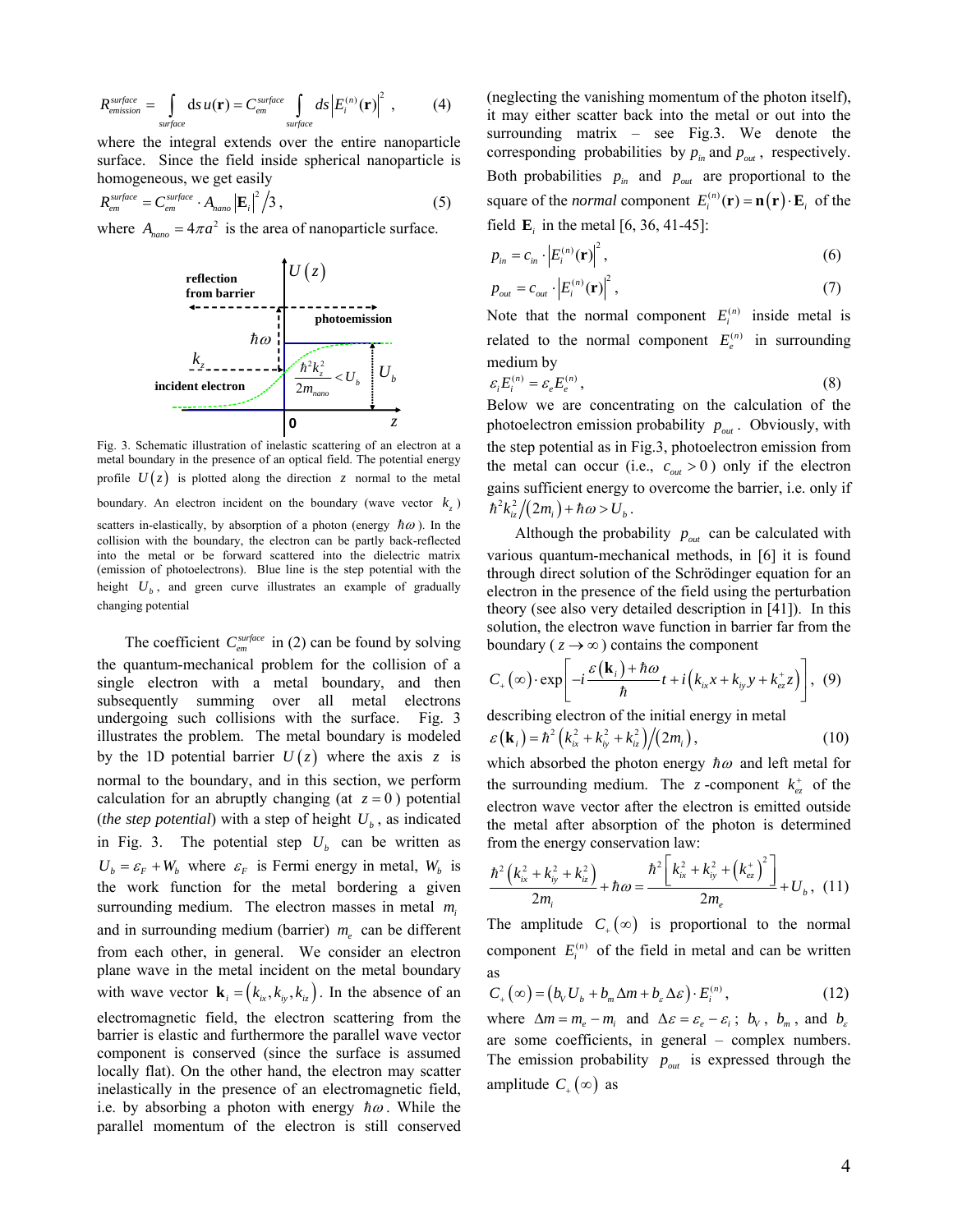$$
p_{out} = \frac{\text{Re}\left[k_{ez}^+\right]}{k_{iz}} \left|C_+\left(\infty\right)\right|^2,\tag{13}
$$

(we assume *unit* probability amplitude of the electron plane wave wavefunction incident from the metal to the barrier). Correspondingly,

$$
c_{\text{out}} = \frac{k_{\text{ex}}^+}{k_{\text{iz}}} \left| b_V U_b + b_m \Delta m + b_\varepsilon \Delta \varepsilon \right|^2, \tag{14}
$$

Eq. (14) demonstrates clearly that photon absorption by electron with emission from metal takes place (a) due to the jump  $U<sub>b</sub>$  of the potential, (b) due to the discontinuity  $\Delta m$  of the electron mass, and (c) due to the discontinuity  $\Delta \varepsilon$  of the dielectric constant at the nanoparticle surface. The photon absorption due to nonzero  $\Delta \varepsilon$  can be considered as an effect which is inverse to the *transit radiation* effect, when electron crosses boundary between two mediums with different dielectric constants and emits light [53]. Below, we show that nonzero  $\Delta \varepsilon$ substantially increases the surface photoelectric effect.

Below for simplicity we assume that  $\Delta m = 0$ , so that  $m_e = m_i \equiv m$ . In this case, calculating the coefficients  $b_v$  and  $b_\varepsilon$  as in [6], we are coming to the formula

$$
c_{out} = \frac{8e^2U_b}{m\hbar^2\omega^4} \cdot \text{Re}\left[\sqrt{\left(X - 1 + \frac{\hbar\omega}{U_b}\right)}\right] \cdot \frac{G(X)}{\sqrt{X}} \cdot \left|K_{\Delta c}(X)\right|^2 \cdot (15)
$$

where *e* is the electron charge,  $X = \varepsilon_{iz} (k_{iz}) / U_b$  with  $\mathcal{E}_{i_z} (k_{i_z}) = \hbar^2 k_{i_z}^2/(2m)$  so that the coefficient  $c_{out}$  depends only on the *z*-component  $k_i$  of the initial vector  $\mathbf{k}_i$ , normal to the boundary:  $c_{out} = c_{out} \left[ \varepsilon_{i} \left( k_{i z} \right) \right]$ ;

$$
G(X) = X \cdot \frac{\left|\sqrt{X} - \sqrt{X - 1}\right|^2}{\left|\sqrt{X + \hbar \omega / U_b} + \sqrt{X + \hbar \omega / U_b - 1}\right|^2},\tag{16}
$$

and the coefficient

$$
K_{\Delta \varepsilon} = \frac{1}{2} \left[ \left( \frac{\varepsilon_i}{\varepsilon_e} + 1 \right) - \left( \frac{\varepsilon_i}{\varepsilon_e} - 1 \right) \cdot \left( \sqrt{X + \frac{\hbar \omega}{U_b}} + \sqrt{X - 1} \right)^2 \right], \quad (17)
$$

describes the effect of the discontinuity  $\Delta \varepsilon$  on the photon absorption and photoelectron emission – if  $\varepsilon_e = \varepsilon_i$ , we have  $K_{\Delta\varepsilon} \equiv 1$ .

Summing over all electrons in the metal that collide with the surface in the metal, one can obtain the coefficient in Eq.(3) as

$$
C_{em}^{surface} = \int_{k_{iz} > o} \frac{2d\mathbf{k}_i}{(2\pi)^3} f_F(\mathbf{k}_i) \cdot \mathbf{v}_{iz} \cdot c_{out} ,
$$
 (18)

where  $f_F(\mathbf{k}_i) = \left\{1 + \exp\left[\left(\varepsilon(\mathbf{k}_i) - \varepsilon_F\right)/k_B T_e\right]\right\}^{-1}$  is the Fermi-Dirac equilibrium distribution function for electrons in the metal,  $T_e$  is the electron temperature;  $v_{iz} = \hbar k_{iz} / m$  is the electron velocity component normal to the metal boundary. Since the coefficient  $c_{out}$  depends

only on  $k_{iz}$  (not on  $k_{ix}$  and  $k_{iy}$ ), the 3D integrals in (18) can be easily converted into 1D-integrals over  $k_{iz}$ .

Let us introduce the dimensionless coefficient  $\eta_{\rho}$ related to  $C_{em}^{surface}$  as [6]

$$
\eta_o = \frac{\hbar \omega}{2\varepsilon_o c} \cdot C_{em}^{surface} \,, \tag{19}
$$

through which the *external quantum efficiency* (the quantum yield) for devices based on photoelectron emission from ensembles of nanoantennas can be expressed [11, 14]. The parameter  $\eta_o$  itself can be interpreted as the external quantum efficiency of a device in which the incident light with the intensity  $S_{\text{vac}} = 2\varepsilon_c |E_{\text{vac}}|^2$  in vacuum ( $E_{\text{vac}}$  is the electric field of light) creates the normal component  $E_i^{(n)} = E_{\text{vac}}$ . Correspondingly, from Eqs (15), (18) and (19) we have for  $T_e = 0$ 

$$
\eta_o = \frac{8}{\pi} \alpha_{f-s} \cdot \left(\frac{U_b}{\hbar \omega}\right)^3.
$$
  

$$
\int_{1-\hbar \omega/U_b}^{\varepsilon_F/U_b} dX \text{ Re}\left[\sqrt{\left(X - 1 + \frac{\hbar \omega}{U_b}\right)}\right] \frac{G(X)}{\sqrt{X}} \left|K_{\Delta \varepsilon}\left(X\right)\right|^2 \left(\frac{\varepsilon_F}{U_b} - X\right)^3
$$
\n(20)

where  $\alpha_{f-s} = e^2/(4\pi \varepsilon_o \hbar c) = 0.007297 \text{~}^{-1}/137$  is the finestructure constant, and we assume that  $\hbar \omega < \varepsilon_{F}$ . Blue curve in Fig. 4 illustrates the dependence of  $\eta_0$  on the photon energy  $\hbar \omega$ . In calculations, we assumed that gold nanoparticle is surrounded with a medium with  $\varepsilon$ <sub>*e*</sub> = 13 (like GaAs). For gold, we used the dielectric constant  $\varepsilon_i(\omega)$  from [54]. Correspondingly, [see the condition (1a)], the plasmonic resonance in spherical nanoparticles occurs at  $\hbar \omega_{\text{tor}} = 1.48 \text{ eV}$ . We also used the values  $\epsilon_F = 5.51$  eV and  $W_b = 0.8$  eV. One can see that the parameter  $\eta$  changes from zero at the threshold  $(\hbar \omega = 0.8 \text{ eV})$  to  $\sim 0.002$  at  $\hbar \omega = 1.4 \text{ eV}$ . Red curve illustrates Eq.(21) obtained from (20) by approximate integration:

$$
\eta_o \approx \frac{32\alpha_{s-f}}{15\pi} \left(\frac{U_b}{\hbar\omega}\right)^3 \sqrt{\frac{1}{\bar{X}}} \, G\left(\bar{X}\right) \left|K_{dis}\left(\bar{X}\right)\right|^2 \left(\frac{\hbar\omega - W_b}{U_b}\right)^{5/2},\tag{21}
$$

where  $\overline{X} = 0.5 \cdot \left[1 + \left(\varepsilon_F - \hbar \omega\right)/U_b\right]$ . Formula (21) shows clearly that near to the threshold, when the photon energy  $\hbar \omega$  approaches the work function  $W_h$ ,

$$
\eta_o \propto \left(\hbar \omega - W_b\right)^{5/2} \tag{22}
$$

Eq.(21) is different from the *parabolic* Fowler 's law where  $\eta_o \propto (h\omega - W_b)^2$  [55], and takes place, in general, when the potential  $U(z)$  at the metal boundary changes rather sharply than gradually. In contrast, the parabolic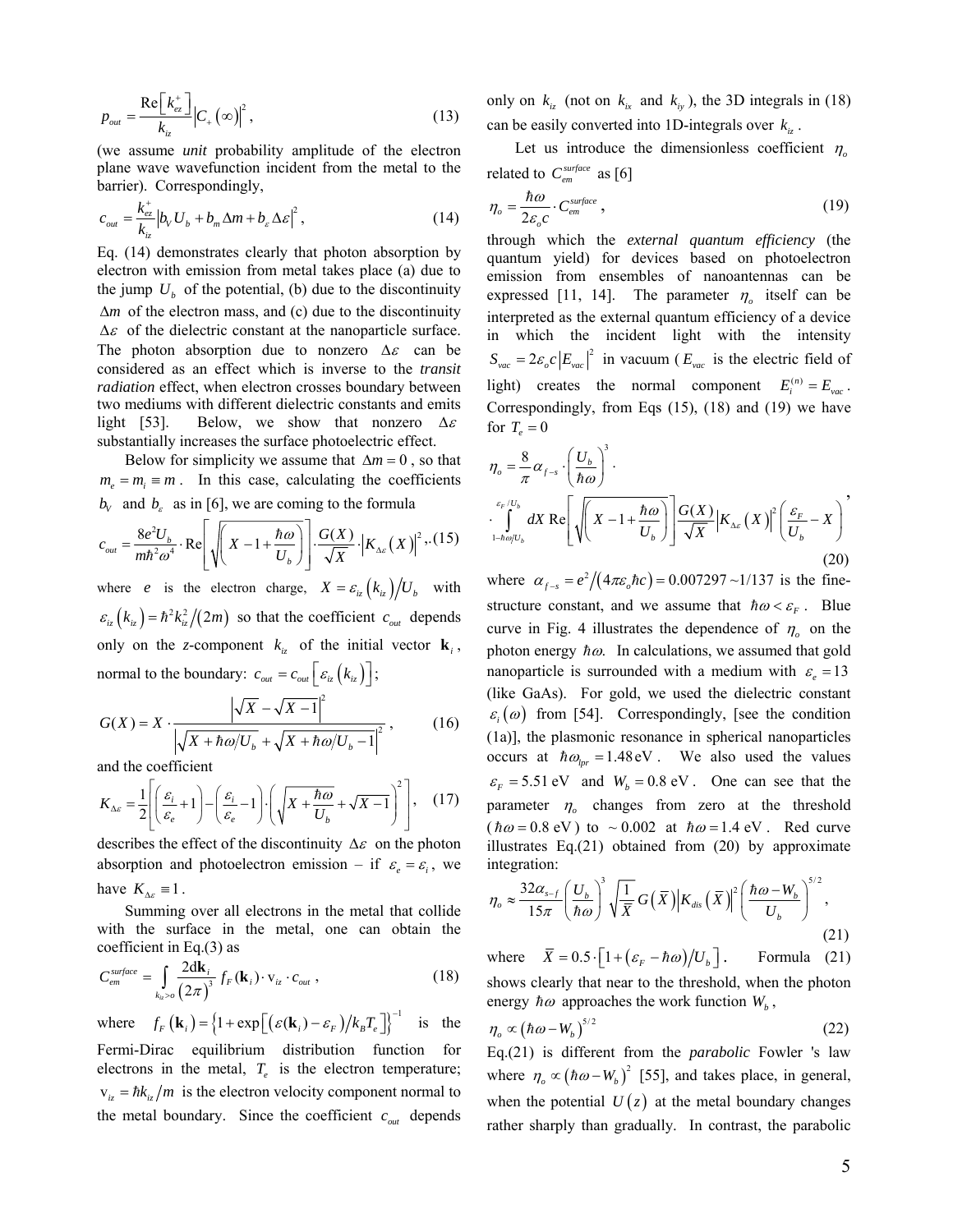Fowler's law works for gradually changing potentials (see as example green curve in Fig.3), see [43-45], for instance.

Green curve in Fig.4 shows the parameter  $\eta$ <sub>o</sub> when  $\Delta \varepsilon = 0$  [i.e.,  $K_{\Delta \varepsilon}(X) = 1$  in Eq.(20)]. Comparison of blue and green curves demonstrates that nonzero discontinuity  $\Delta \varepsilon$  of the dielectric constant  $\varepsilon$  at the boundary between metal and surrounding medium substantially (by 3-10 times) increases the surface photoelectron emission parameter  $\eta$ .

Blue and green curves in Fig. 4 show also that the initial fast growth of  $\eta$ <sub>o</sub> saturates with increasing photon energy  $\hbar \omega$ , and after this saturation the parameter  $\eta$ decreases (not shown). This behavior is due to the strong suppression of the interaction of electron with electromagnetic field with increasing photon energies  $\hbar \omega$ see the  $1/\omega^4$ -dependence in Eq.(15). This circumstance, in particular, leads to a diminished role of surface mechanism compared to the bulk mechanism with increasing photon energy  $\hbar \omega$  – see Sect. III.



Fig. 4. Spectral dependence of the photoelectron emission parameter  $\eta_{o} = \eta_{o}(\hbar \omega)$ . Blue curve is calculated from Eq.(20), red one is the approximation (21). The green curve is obtained in assumption  $\Delta \varepsilon = 0$ [i.e.,  $K_{\Delta\varepsilon}(X) = 1$  in Eq.(20)].  $\hbar \omega_{\text{tor}}$  is the photon energy when the plasmonic resonance occurs in the nanoparticle.

Following the definition (2) and using (5) and (19), we obtain a formula for the photoelectron emission crosssection due to the surface photoelectric effect:

$$
\sigma_{em}^{surface} = \frac{4\pi\,\eta_o}{3\,\varepsilon_e^{1/2}} \left| F \right|^2 \cdot a^2 \,, \tag{23}
$$

where we have used the expression  $S = 2\varepsilon_o \varepsilon_e^{1/2} c |\mathbf{E}_o|^2$ . Enhancement of the photoelectron emission cross-section due to plasmonic nanoantenna effect is presented in Eq. (23) by the factor  $|F|^2$  (see also Eq. (1)). Examples of calculation of  $\sigma_{em}^{surface}$  can be found in [6].

#### *C. Calculation of volume photoelectric effect*

In our modeling of volume photoelectric effect from metal nanoparticle we are closely following the approach given in the paper by Chen and Bates [56] (see also the three-step description of the volume mechanism in [38, 57], and also references therein and in [56]). The power absorbed inside the nanoparticle is given by [52]

$$
P = 2\omega \varepsilon_o \varepsilon_i'' \cdot \int_{volume} d\mathbf{r} \cdot \left| \mathbf{E}_i \right|^2 = 2\omega \varepsilon_o \varepsilon_i'' \cdot \left| \mathbf{E}_i \right|^2 V_{nano}, \tag{24}
$$

where  $V_{\text{namo}} = 4\pi a^3/3$  is the nanoparticle volume. Correspondingly, the photon absorption rate (in  $1/s$ ) in the whole nanoparticle is

$$
R_{abs}^{volume} \equiv P/\hbar \omega = 2\hbar^{-1} \varepsilon_o \varepsilon_i'' \cdot \left| \mathbf{E}_i \right|^2 V_{nano} = r_{abs}^{vol} \cdot V_{nano} , \qquad (25)
$$
  
where

$$
r_{abs}^{vol} = 2\hbar^{-1} \varepsilon_o \varepsilon_i'' \cdot \left| \mathbf{E}_i \right|^2, \tag{26}
$$

is the *volume density* of photon absorption rate  $\lceil 1/(s \cdot m^3) \rceil$  in the nanoparticle. We assume that electrons in metal before their excitation by light have zero temperature,  $T_e = 0$ , so that *cold* electrons occupy the Fermi sphere in *k*-space with the radius  $k_F = \sqrt{2m_E \epsilon_F}/\hbar$ , see Fig.5a. Then the *excited* ("hot") electrons occupy a spherical layer above the Fermi sphere in *k*-space:

$$
k_F = \sqrt{2m_i \varepsilon_F / \hbar} < k < k_{h\omega} = \sqrt{2m_i (\varepsilon_F + \hbar \omega) / \hbar} \tag{27}
$$

(see Fig. 5). If the hot electron, in its final state after photon absorption, has the energy  $E_f = \hbar^2 k_f^2/(2m_i)$  (**k** *f* is the wave vector of the hot electron) larger than the height  $U_b$  of potential barrier, i.e.

$$
E_f = \hbar^2 k_f^2 / (2m_i) > U_b = \hbar^2 k_{bar}^2 / (2m_i) , \qquad (28)
$$

(see Fig.5a), then it has a chance to leave the nanoparticle. The ratio of the emission rate  $R_{em}^{volume}$  of hot electrons from the nanoparticle to the excitation rate of hot electrons inside the nanoparticle, which simply equals to the photon absorption rate  $R_{abs}^{volume}$ , is, by definition, the *internal quantum efficiency*  $\eta_i$  of the volume photoelectric effect [7],

$$
\eta_i = R_{em}^{\text{volume}} / R_{abs}^{\text{volume}} \tag{29}
$$

Below we calculate  $\eta_i$  for a spherical nanoparticle.

We will assume in calculations that the distribution of hot electron in the layer in *k*-space is *uniform* and *isotropic*. This assumption is key point in Fowler's statistical theory of photoelectric effect from metals [55], and we are adopting this assumption here (see also modeling in [7]). Then, the density of electron excitation rate in *k*-space, in units of  $\left\lceil \frac{m^3}{s \cdot m^3} \right\rceil = 1/s \right\rceil$ , is

$$
r_{exc}^{(k)} = \frac{r_{abs}^{vol}}{V_{layer}^{(k)}},
$$
\n(30)

where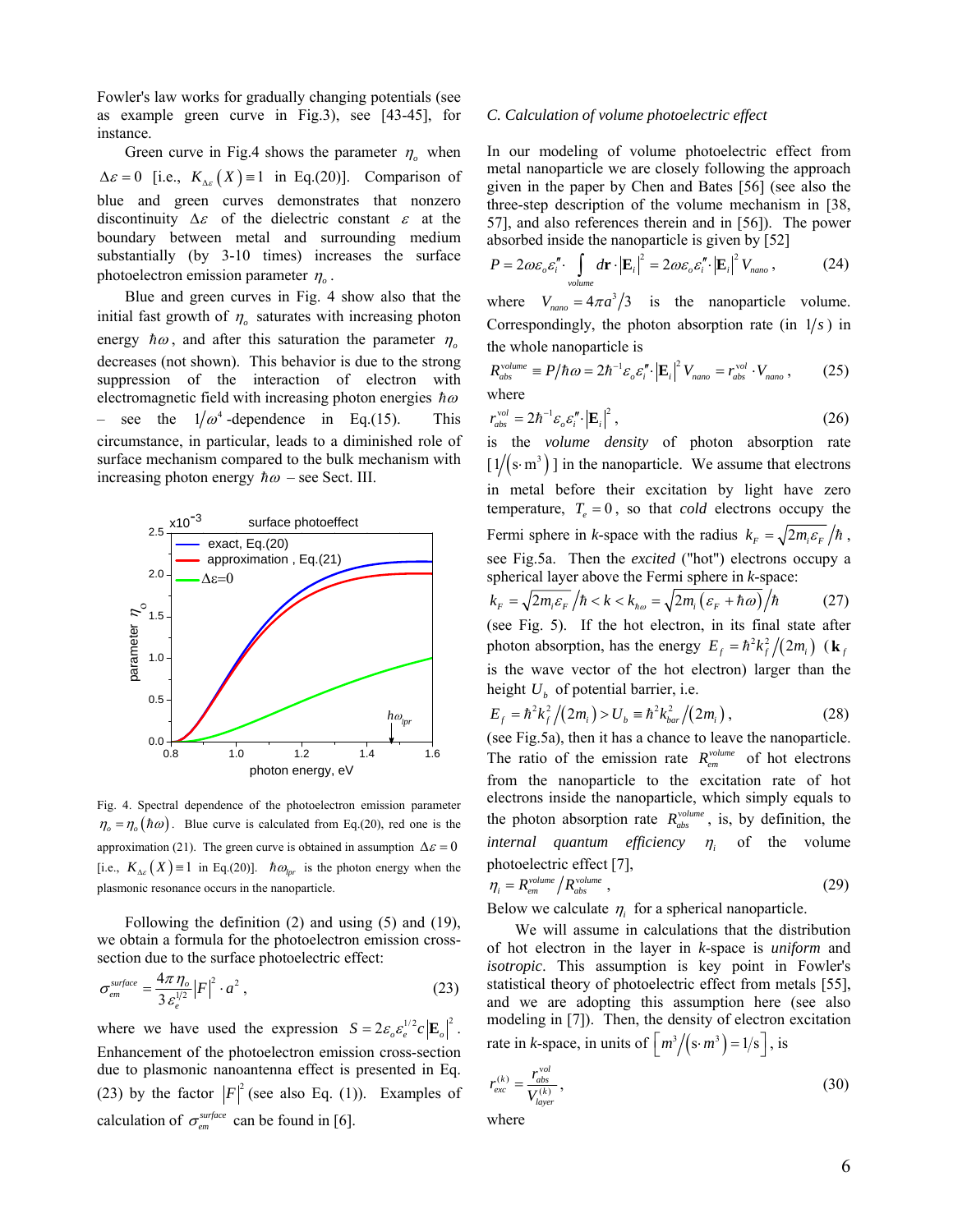$$
V_{layer}^{(k)} = \frac{4\pi}{3} \left( k_{h\omega}^3 - k_F^3 \right),
$$
 (31)

is the volume occupied in *k*-space by hot electrons.



Fig. 5. (a) Distribution of electrons in k-space. Blue color shows the volume in *k*-space occupied by unexcited (cold) electrons; pink color illustrates excited (hot) electrons after photon absorption. Hot electrons outside dash line can be emitted from nanoparticle. (b) Illustration of propagation of hot electron in spherical nanoparticle of the radius *a* . Hot electron is generated at the distance  $r$  from the center 0 with the wave vector  $\mathbf{k}_f$  with the angle  $\theta$  to the axis  $z''$ . In absence of collisions, the electron moves along straight line parallel to  $\mathbf{k}_f$  and collides with the nanoparticle surface at the point 2. *L* is the length of the electron path before its collision with the nanoparticle boundary.  $\alpha$ is the incidence angle of the electron to the surface.  $\mathbf{k}$  is the wave vector of the electron as it collides with the surface.

If  $p_{em}(\mathbf{r}, \mathbf{k}_f)$  is the probability for the hot electron (with the wave vector  $\mathbf{k}_f$ , generated in the nanosphere at the position  $r$ ) to be emitted from the nanoparticle, the photoelectron emission rate from the nanosphere is

$$
R_{em}^{volume} = \int_{volume} d\mathbf{r} \int_{layer} d\mathbf{k}_f r_{exc}^{(k)} \cdot p_{em}(\mathbf{r}, \mathbf{k}_f) = R_{abs}^{volume} \cdot \eta_i, (32)
$$

where  $\eta_i$  is the internal quantum efficiency,

$$
\eta_i = \frac{1}{V_{layer}^{(k)}} \frac{1}{V_{nano}} \int_{volume} d\mathbf{r} \int_{layer} d\mathbf{k}_f \ p_{em}(\mathbf{r}, \mathbf{k}_f), \qquad (33)
$$

In our derivation of  $(32)$ - $(33)$ , we used Eqs.  $(26)$  and  $(30)$ . While the electron moves towards the boundary of the nanoparticle, it can experience elastic and inelastic collisions with phonons and cold electrons, and finding  $p_{em}(\mathbf{r}, \mathbf{k}_f)$  is quite a complicated problem of physical kinetics. References to papers, where various approaches to solve this problem were employed, can be found in [7, 38, 56-57]. In this paper, we are using the simple model, presented in [56], in order to find the probability  $p_{em}(\mathbf{r}, \mathbf{k}_f)$  and to calculate the efficiency  $\eta_i$ . Let us consider at first the case when electron moves to the boundary freely, i.e. without collisions. Fig. 5b illustrates this. A hot electron is generated with the wave vector  $\mathbf{k}_f$ at the point 1 in the sphere at the distance  $r < a$  from its centre (0). The vector  $\mathbf{k}_f$  is directed at the angle  $\theta$  to the axis  $z''$ , which goes from the center 0 and passes through the point 1. Because we assume "collisionless" motion of the electron, it moves along a straight line parallel to the vector  $\mathbf{k}_f$ . The electron collides with the spherical nanoparticle boundary at the point 2 under the incidence angle  $\alpha$  – see Fig.5b.

In general, if the electron arrives at the boundary with the wave vector  $\mathbf{k}_s$ , the probability  $p_{em}(\mathbf{r}, \mathbf{k}_f)$  is equal to the quantum mechanical probability (transmission)  $t_{bar}$  ( $\mathbf{k}_s$ ) for this electron to overcome the potential barrier at the boundary between metal and surrounding medium,  $p_{em}(\mathbf{r}, \mathbf{k}_f) \equiv t_{bar}(\mathbf{k}_s)$ . The transmission  $t_{bar}$  **(k**<sub>s</sub>) is a function of the component  $k_s^{(n)}$  of the vector **k***s* normal to the nanoparticle surface at the point of collision between the electron and the surface:  $t_{bar}(\mathbf{k}_{s}) \equiv t_{bar}\left(k_{s}^{(n)}\right).$ It is well-known that the transmission  $t_{bar}\left(k_s^{(n)}\right)$  depends strongly on the shape of the potential at the nanoparticle boundary.

In the "collisionless" case of electron motion which we consider at first, the wave vector  $\mathbf{k}_s$  is equal to  $\mathbf{k}_f$ .

Therefore, 
$$
k_s^{(n)} = k_f \cos \alpha
$$
, and

$$
p_{em}^{\text{no coll}}\left(\mathbf{r}, \mathbf{k}_f\right) = t_{bar}\left(k_f \cos \alpha\right),\tag{34}
$$

In this case, the six-fold integral in (33) can be easily converted to a triple integral

$$
\eta_i = \frac{1}{V_{layer}^{(k)}} \frac{1}{V_{nano}} \int_0^a dr 4\pi r^2 \int_{k_F}^{k_{ho}} dk_f \int_0^{\pi} d\theta \cdot \sin\theta \, t_{bar} \left(k_f \cdot \cos\alpha\right),\tag{35}
$$

where the incidence angle  $\alpha$  is related with the angle  $\theta$ by the theorem of sinuses:

$$
\alpha = \arccos(r\sin\theta/a),\tag{36}
$$

The integral in (35) can be calculated analytically for some shapes of the potential – see below.

Now, having considered the simplest collision-free case, we move on to consider a more realistic and more complicated case when the electron can experience collisions during its motion to the surface and is therefore cooled. It is well-known that the dominating mechanism for cooling of hot electrons is their collisions with cold electrons [58-60]. In fact, *just one* collision of a hot electron with a cold electrons renders the hot electron unable to overcome the potential barrier between metal and surrounding medium. Therefore, in order to calculate the photoelectron emission probability  $p_{em}(\mathbf{r}, \mathbf{k}_f)$  in the case when collisions of hot electron are possible, we can simply multiply the "collisionless" probability  $p_{em}^{\text{no coll}}(\mathbf{r}, \mathbf{k}_f)$  [see Eq.(34)] by the probability  $P_t(\mathbf{r}, \mathbf{k}_f)$ that the hot electron reaches the surface *without* collisions:

$$
p_{em}\left(\mathbf{r}, \mathbf{k}_{f}\right) = P_{t}\left(\mathbf{r}, \mathbf{k}_{f}\right) \cdot t_{bar}\left(k_{f} \cos \alpha\right),\tag{37}
$$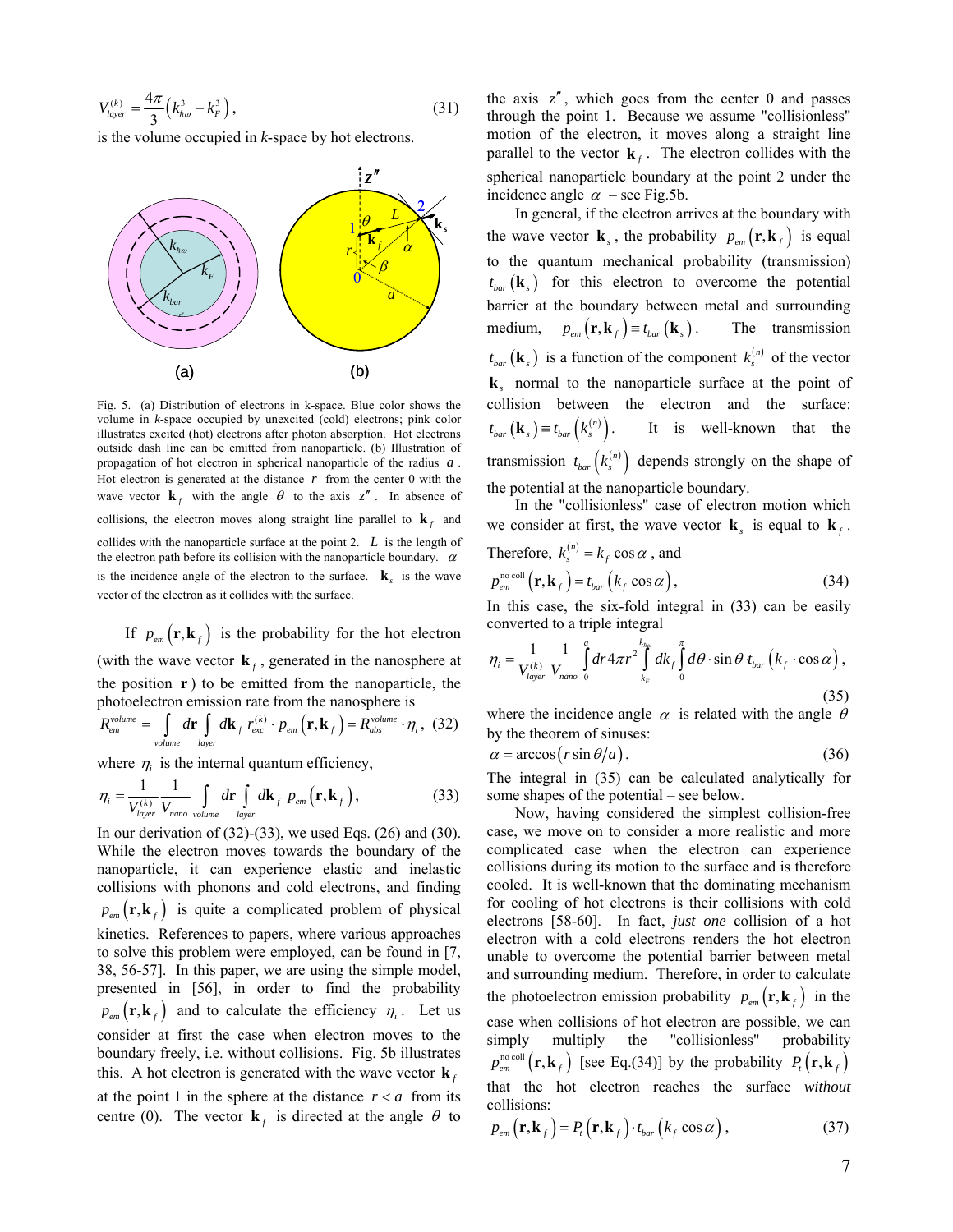Following [56], the probability  $P_t(\mathbf{r}, \mathbf{k}_f)$  can be written as

$$
P_{t}(\mathbf{r}, \mathbf{k}_{f}) = \exp\left[-L(r, \theta)/l_{e}(E_{f})\right],
$$
\nwhere

\n
$$
P_{t}(\mathbf{r}, \mathbf{k}_{f}) = \exp\left[-L(r, \theta)/l_{e}(E_{f})\right],
$$
\n(38)

$$
L(r,\theta) = \sqrt{a^2 - r^2 \cdot \sin^2 \theta} - r \cos \theta, \qquad (39)
$$

is the distance between the generation point 1 and the point 2 where electron collides with the nanoparticle surface, as it moves in metal without collisions (see Fig.5b); the mean free path  $l_e(E_f)$ , generally speaking, depends on the hot electron energy  $E_f$  [56-60]. Correspondingly, from (33) with taking into account (37), we have

$$
\eta_i = \frac{1}{V_{layer}^{(k)}} \frac{1}{V_{naoc}} \int_0^a dr 4\pi r^2 \int_{k_F}^{k_{ho}} dk_f \int_0^{\pi} d\theta \cdot \sin \theta \cdot \frac{2\pi k_f^2 \exp[-L(r,\theta)] l_e(E_f)] \cdot t_{bar}(k_f \cdot \cos \alpha)}, \quad (40)
$$

Obviously, if  $l_e = \infty$ , Eq.(40) coincides with Eq.(35).

Using  $(2)$ ,  $(1)$ ,  $(32)$ ,  $(25)$ , we can finally express the photoelectron emission cross-section for the volume photoelectric effect through the internal quantum efficiency  $\eta_i$  as

$$
\sigma_{em}^{\text{volume}} = \frac{8\pi^2}{3} \frac{a}{\lambda_o} \frac{\varepsilon_i^{\prime\prime}}{\sqrt{\varepsilon_e}} \cdot \left| F \right|^2 \eta_i \cdot a^2 , \qquad (41)
$$

where  $\lambda_0 = 2\pi c/\omega$  is the light wave length in vacuum.



Fig. 6. The probability (transmission)  $t_{bar}$  for an electron to leave metal for the step barrier potential with  $U_b = 6.31$  eV as function of the electron energy  $E_s^{(n)}$ , i.e.  $t_{bar} = t_{bar} \left( E_s^{(n)} \right)$  – blue curve. Dashed blue curve is the model function for the probability given by Eq.(44) ("model  $0 - 1$ ").



Fig.7. The spectral dependence of the internal quantum efficiency  $\eta_i(h\omega)$  for volume photoelectric effect for nanoparticles with different radiuses *a* and different potential shapes at the nanoparticle surface. Red, green and brown solid curves are calculated for  $a = 25$ , 50 and 100 nm, respectively, by numerical integration in Eq.(40) for the step potential [see Eqs.(42)-(43)] and using the mean free path  $l_e = 41$  nm, while dash curves are obtained with the approximation (45). Blue and black curves are obtained for  $l<sub>e</sub> = \infty$  (i.e. for collisionless electron propagation in nanoparticle) for the step potential and the 'model 0-1' [see Eq.(44)], respectively. Blue and black solid lines are exact results given by Eq.(40) and (47), respectively, while blue and black dash curves are obtained with approximations (45) and (48), respectively.  $\hbar \omega_{\text{tar}}$  is the photon energy when the plasmonic resonance occurs in the nanoparticle.

As mention above, the probability  $t_{bar}$   $(k_s^{(n)})$  depends on the shape of the potential  $U(z)$  at the nanoparticle surface. Since we aim to compare surface and volume photoelectric effects, and the surface effect have been calculated above for the step potential (see Fig. 3), below we calculate the internal quantum efficiency  $\eta_i$  firstly for this shape of potential. In this case, the probability  $t_{bar}$  is

$$
t_{bar} = \frac{4 \operatorname{Re}[s]}{\left|1 + s\right|^2},\tag{42}
$$

where

$$
s = \sqrt{1 - \frac{2mU_b}{\hbar^2 (k_s^{(n)})^2}} = \sqrt{1 - \frac{U_b}{E_s^{(n)}}}
$$
(43)

Fig. 6 illustrates the dependence of the transmission  $t_{bar}$ on the energy  $E_s^{(n)} = \hbar^2 (k_s^{(n)})^2 / (2m)$ . When  $E_s^{(n)} > U_b$ , the transmission at first increases sharply and then tends to 1 gradually. On the other hand, many papers (see for instance [7]) assume a simpler *model* dependence:

$$
t_{bar}\left(E_s^{(n)}\right) = \begin{cases} 0, & E_s^{(n)} < U_b \\ 1, & E_s^{(n)} > U_b \end{cases},\tag{44}
$$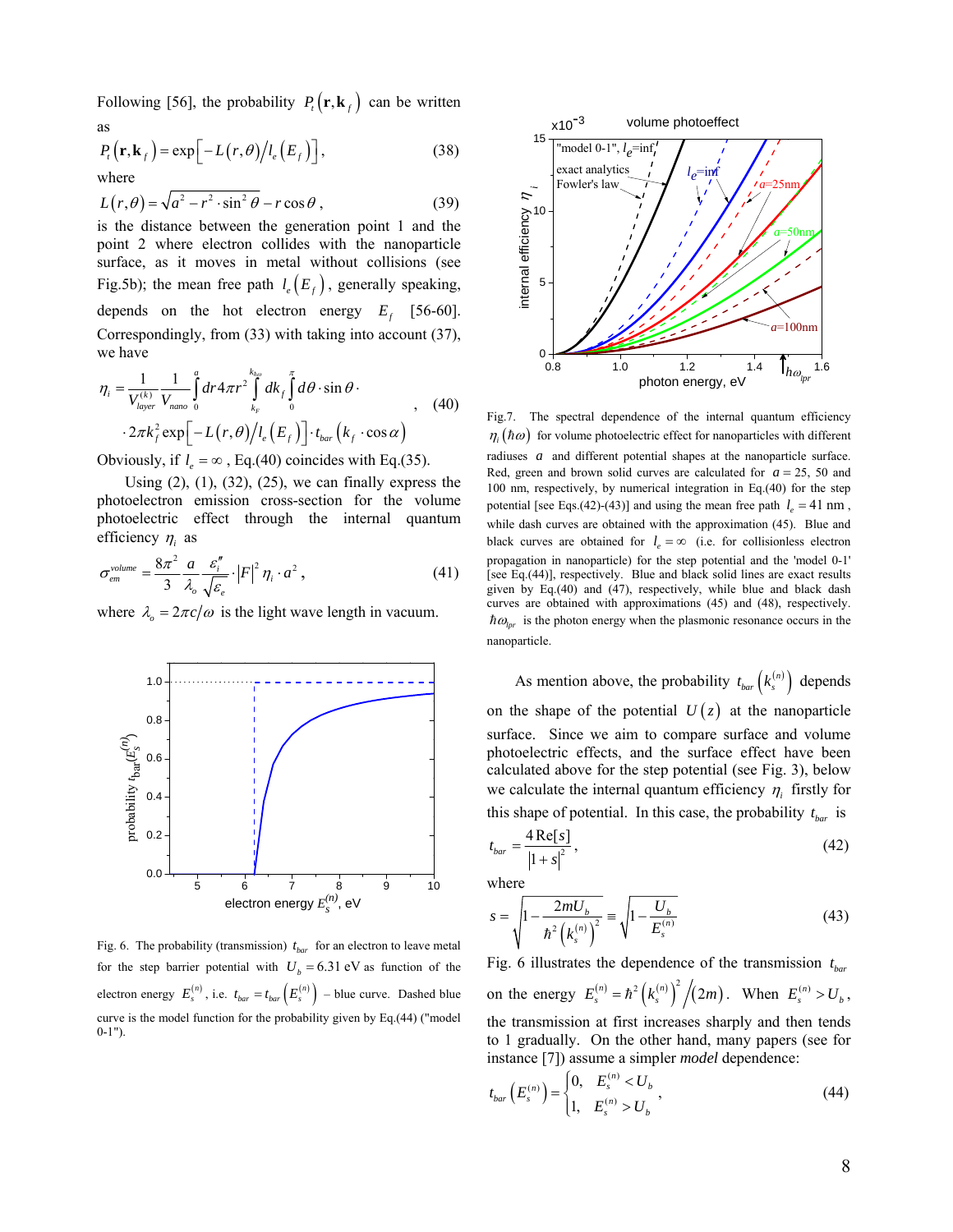(see dashed line in Fig.5a), which is a suitable model for smoothly changing potential (see dashed green line in Fig. 3) rather than for sharply changing one. Below we refer to the model (44) as "model 0-1".

Thick solid curves in Fig. 7 show the spectral dependences of the internal quantum efficiency  $\eta_i(h\omega)$ , obtained by numerical integration in Eq.(40) with the barrier transmission  $t_{bar}$   $\left(E_s^{(n)}\right)$  for the step potential [see Eqs.(42)-(43)] for various radiuses *a* of the spherical nanoparticle: red line is for  $a = 25$  nm, green line is  $a = 50$  nm, brown line is  $a = 100$  nm. In calculations we used the same material parameters for nanoparticle and the barrier as in Fig. 4. For gold, in concerned range of the hot electron energies  $E_f$  the mean free path  $l_e(E_f)$  changes very weakly, from ~42 to ~40 nm [60]. Therefore, we have considered the value  $l_e$  as constant, and used  $l_e = 41$  nm. For comparison, thick blue line shows the efficiency  $\eta_i$  for the mean free path  $l_e = \infty$ , i.e. for the "collisionless" propagation of hot electrons in nanoparticle. One sees that electron collisions decreases the efficiency  $\eta_i$  by several times for the shown values of radius *a*.

Close to the photoeffect threshold ( $\hbar \omega \rightarrow W_b$ ), one can do the integration in Eq.(40) analytically, and obtain the approximate formula for the internal efficiency for  $\eta$ .

$$
\eta_i = F_{st}(a, l_e) \times \frac{12}{5} \frac{\left(\varepsilon_F + W_b\right)^{3/2}}{\left(\varepsilon_F + \hbar \omega\right)^{3/2} - \varepsilon_F^{3/2}} \cdot \left(\frac{\hbar \omega - W_b}{\varepsilon_F + W_b}\right)^{5/2}, (45)
$$

where

$$
F_{st}(a, l_e) = \frac{l_e}{2a} \left[ 1 - \exp\left(-\frac{2a}{l_e}\right) \right],\tag{46}
$$

is the *structural* function describing the dependence of the efficiency  $\eta_i$  on the nanoparticle size *a*. The dependence (45) is illustrated in Fig. 7 by dashed blue, red, green and brown curves. Parameters used in calculation on these curves are the same as in calculation of solid curves of the same color. Thus,  $\eta_i \propto (\hbar \omega - W_b)^{5/2}$  close to the threshold, and this behaviour coincides with behaviour of the parameter  $\eta$ in the surface effect [see Eqs.(21)-(22)], calculated also for the step potential.

As mention above the model dependence (44) for the transmission  $t_{bar} (E_s^{(n)})$  is used often. With this  $t_{bar}\left( E_s^{(n)}\right)$ , the integral in Eq.(40) can be calculated analytically for arbitrary excess  $(h\omega - W_h)$  over the photoeffect threshold, and is expressed through the exponential integral function  $Ei(z)$  – we do not give the result due to its bulkiness. But for  $l_e = \infty$  ("collisionless"

electron propagation in nanoparticle) we have simple approximate formula

$$
\eta_i = \frac{\left(\varepsilon_F + W_b\right)^{3/2}}{\left(\varepsilon_F + \hbar\omega\right)^{3/2} - \varepsilon_F^{3/2}} \cdot \left[\frac{\left(\frac{\varepsilon_F + \hbar\omega}{\varepsilon_F + W_b}\right)^{3/2} - \frac{3}{2}\log\frac{\varepsilon_F + \hbar\omega}{\varepsilon_F + W_b} - 1\right]^{\gamma} \tag{47}
$$

On other hand, for arbitrary  $l_e$ , but near to threshold we have the approximation

$$
\eta_i \approx F_{st}\left(a, l_e\right) \times \frac{9}{8} \cdot \frac{\left(\varepsilon_F + W_b\right)^{3/2}}{\left(\varepsilon_F + W_b\right)^{3/2} - \varepsilon_F^{3/2}} \cdot \left(\frac{\hbar \omega - W_b}{\varepsilon_F + W_b}\right)^2, \quad (48)
$$

These analytic results (47) and (48) for  $l_e = \infty$  are illustrated in Fig.7 by black solid and dash curves, respectively. Obviously, near to the photoeffect threshold Eq.(48) yields the parabolic Fowler's law:  $\eta_i \propto (\hbar \omega - W_b)^2$ . Formulas (47) and (48) with  $l_e = \infty$ are *spherical* analogs of the corresponding formulas for the internal quantum efficiency for bulk photoelectron emission from *thin-films* which can be found in [7] when electron collisions are neglected.



Fig. 8. Dependence of the internal quantum efficiency  $\eta_i$  on the nanoparticle radius *a* for three different photon energies:  $\hbar \omega = 1.0$ , 1.2 and 1.48 eV. The mean free path  $l_e = 41$  nm. For  $\hbar \omega = 1.48 \text{ eV}$ , the plasmonic resonance takes place in the gold spherical nanoantenna.

Fig. 8 shows the dependences of the internal efficiency  $\eta_i$  on the nanoparticle radius *a* for different photon energies:  $\hbar \omega = 1.0$  and 1.2 eV, and at the plasmonic resonance  $\hbar \omega = \hbar \omega_{\text{hor}} = 1.48 \text{ eV}$ . The behavior of the curves is described, at least qualitatively, by the structural function  $(46)$ , and for large  $a$ , the efficiency follows  $\eta_i \propto 1/a$ . This last circumstance originates from the fact that within the quasistatic approximation the photon absorption rate  $R_{abs}^{volume}$  is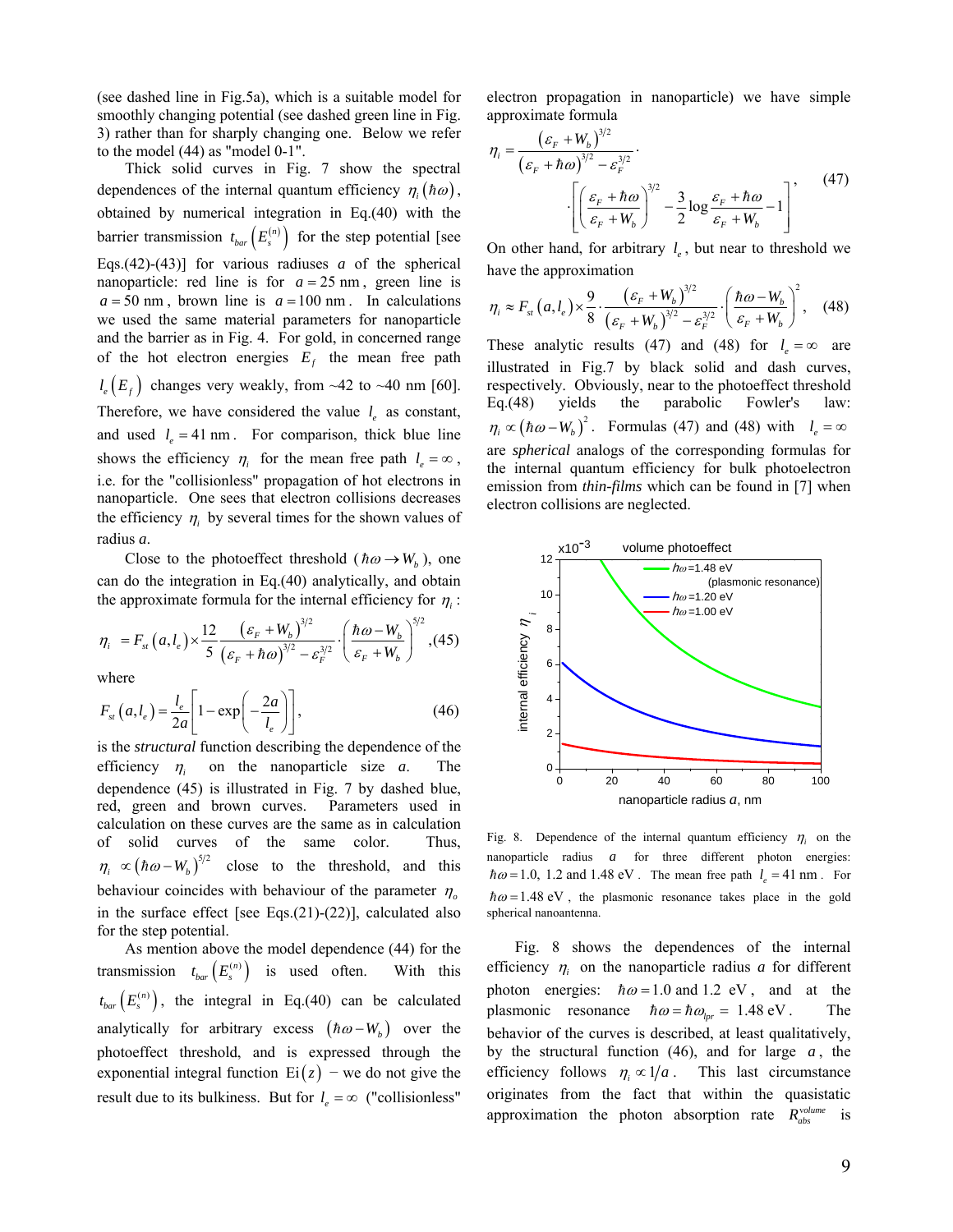proportional to the nanoparticle volume *Vnano* [see Eq.(25)] while for large radiuses  $a \gg l_e$ , obviously, the photoelectron emission rate  $R_{em}^{volume}$  is proportional to the nanoparticle surface *Anano* . Correspondingly,  $\eta_i \propto A_{\eta_{\text{ano}}} / V_{\eta_{\text{ano}}} \propto 1/a$ . Thus, the behavior  $\eta_i \propto 1/a$  is a consequence of the fact that the "surface to volume" ratio decreases with increasing nanoparticle size *a*. On the other hand, for smaller radiuses *a* when  $R_{em}^{volume} \propto V_{nano}$ , the efficiency  $\eta_i$  tends to its values in the "collisionless"  $case - see Eq.(35).$ 

# III. Comparison of surface and volume mechanisms and Discussion

Surface and volume mechanism of photoelectron emission from nanoparticles can be compared by considering the ratio of their photoelectron emission cross-sections:

$$
K_{\nu-s} = \frac{\sigma_{em}^{\text{volume}}}{\sigma_{em}^{\text{surface}}} = \frac{2\pi a}{\lambda_o} \cdot \frac{\varepsilon_i'' \eta_i}{\eta_o} \,,\tag{49}
$$

where we used Eqs. (23) and (41). Fig. 9 shows the spectral dependences of the ratio  $K_{v-s}(\hbar\omega)$  for different nanoparticle radiuses:  $a = 100$ , 50 and 25 nm for blue, red and brown curves, respectively. Dashed curves are obtained when electron collisions are neglected ( $l_e = \infty$ ), and solid lines are calculated with  $l_e = 41$  nm.

The dashed curves show that if cooling of hot electrons is absent, the volume photoeffect from nanoparticles can predominate, at least for larger nanoparticles far from the photoeffect threshold. However, if we take into account hot electron cooling during their propagation in nanoparticle (see solid curves in Fig. 9), we obtain that the surface mechanism is stronger than the volume one almost throughout the considered spectrum range, and only at  $\hbar \omega > 1.5$ eV the ratio  $K_{v-s}$  becomes larger than one. One should note that in considered case of gold nanosphere buried into a medium with  $\varepsilon_e = 13$  the localized plasmonic resonance occurs at  $\hbar \omega \approx \hbar \omega_{\text{b}r} = 1.48 \text{ eV}$  (shown in Fig. 9). Thus, at the plasmonic resonance frequency in given structure the surface and volume mechanism give comparable contributions into the photoelectron emission rate.

One should stress that the results in Fig. 9, and in particular, the dashed curves for "collisionless" electron propagation in nanoparticle are obtained in the quasistatic approximation [52], when the electromagnetic field efficiently penetrates into nanoparticle. In this case, the volume photoelectron emission rate increases proportionally to the nanoparticle volume if we neglect electron cooling. On the other hand, the surface photoelectron emission rate increases proportionally to the nanoparticle surface area. Correspondingly, if we neglect the electron collisions, the growing role of the volume mechanism with increasing nanoparticle size can be attributed to the quasistatic approximation. In fact, this approximation works only for relatively small plasmonic nanoparticles, and already for  $a = 100$  nm the field penetrates into nanoparticle volume only partially [52]. Thus, the model used here can seriously overestimate the volume mechanism for large nanoparticles if we neglect the hot electron cooling, as shown by dashed curves in Fig. 9.





Fig. 9. Spectral dependence the ratio  $K_{v-s} = \sigma_{em}^{volume} / \sigma_{em}^{surface}$  for various values of the nanoparticle radius  $a$  and the mean free path  $l_a$ . For the plasmonic resonance,  $\hbar \omega \approx \hbar \omega_{\text{tar}} = 1.48 \text{ eV}$ .

Fig.10 shows the ratio  $K_{v-s}$  as a function of the nanoparticle radius *a* for different photon energies:  $\hbar \omega = 1.0$ , 1.2eV and in the case of plasmonic resonance  $\hbar \omega = \hbar \omega_{\text{tor}} = 1.48 \text{ eV}$ . One sees that the ratio  $K_{\text{v-s}}$  tends to zero with the decreasing radius *a*,. Such behavior again results from the geometric relation of the ratio "surface to volume" at small *a*. Namely, for  $a \ll l_e$  the volume photoelectron emission rate is  $R_{em}^{volume} \propto V_{nano}$ , while the surface photoelectron emission rate is  $R_{em}^{surface} \propto A_{nano}$ . Therefore,  $K_{v-s} = R_{em}^{volume} / R_{em}^{surface} \propto V_{nano} / A_{nano} \propto a$ . On the other hand, one sees from Fig. 9 that for larger values of the radius  $a(a \gg l_a)$  when the hot electrons generated far from the surface can not reach it due to cooling by collisions, both the rates  $R_{em}^{volume}$  and  $R_{em}^{surface}$  become proportional to the nanoparticle surface area *Anano* , and correspondingly, the ratio  $K_{\nu-s}$  does not change with the radius *a* any more.

Now we would like to discuss the assumptions made in the calculation of the volume mechanism in more detail. The first one is the quasistatic approximation, which leads to overestimation of the volume effect for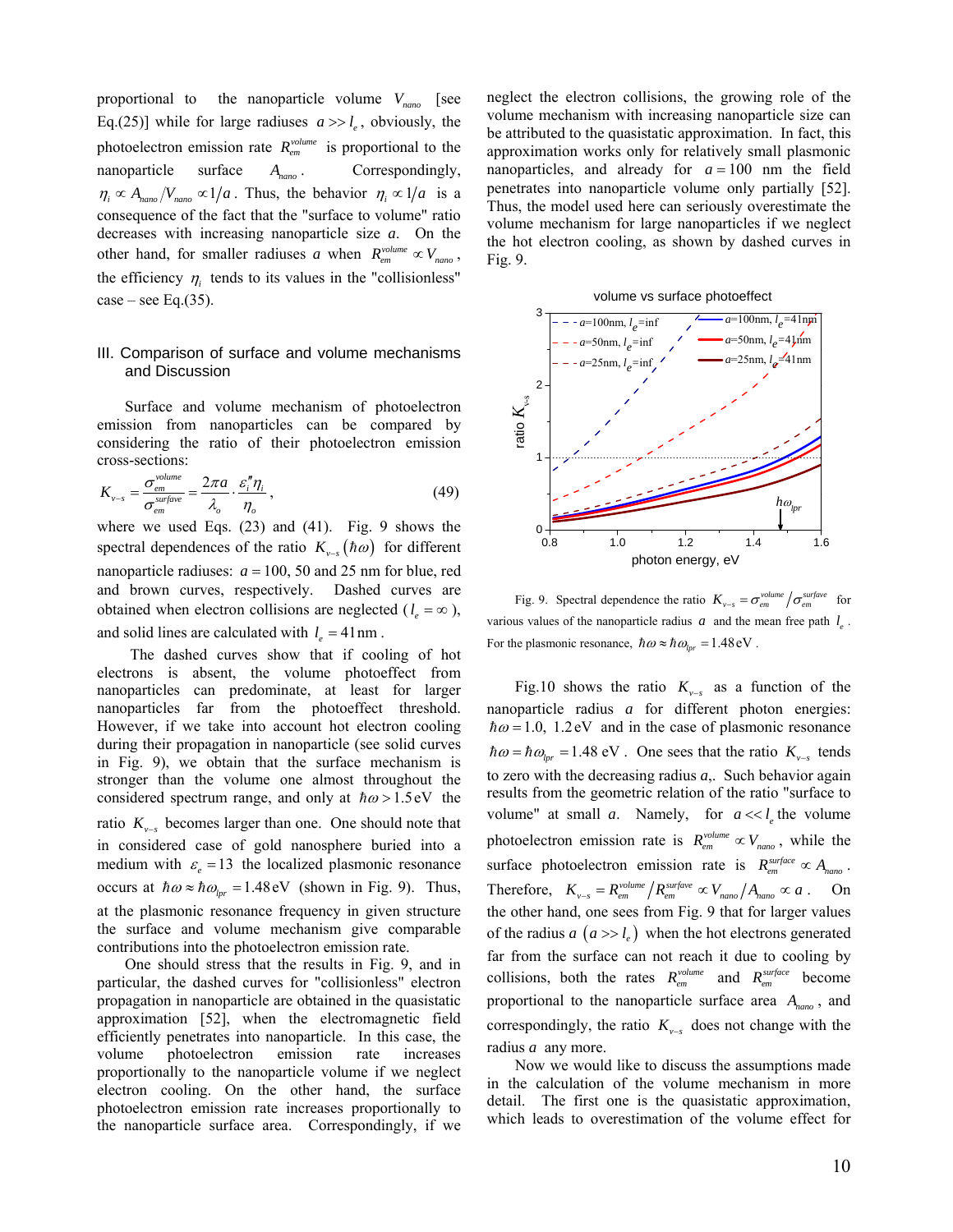larger nanoparticles as discussed above. Another assumption concerns the distribution of hot electrons in *k*space – see Eqs.(30)-(31). In fact, we ascribe the light absorption, which is defined by the experimentally measured value of the imaginary part  $\varepsilon''_i(\omega)$  of the metal relative permittivity, uniformly to *all* possible optical transitions from the states under the Fermi level; as a result, the hot electrons populate the volume in *k*-space, given by Eq. (27), equally. This means that the hot electron distribution on the energy  $E_f$  is proportional to  $\sqrt{E_f}$ . On other hand, Chen and Bates [56] consider that the distribution is proportional to "joint density of states" which is  $\propto \sqrt{E_f (E_f - \hbar \omega)}$ . Our analysis shows that use of the latter distribution instead of the Fowler's one can increase the volume effect but only slightly – by 2-7%.



Fig. 10. Dependence the ratio  $K_{v-s} = \sigma_{em}^{volume} / \sigma_{em}^{surface}$  on the nanoparticle radius *a* for three different photon energies:  $\hbar \omega = 1.0$ , 1.2 and 1.48 eV. The mean free path  $l<sub>e</sub> = 41$  nm.

Furthermore, it is well-known that optical transitions from deeper states under Fermi level can contribute to the optical absorption more strongly than the transitions from states that lie closer to the Fermi level [38, 61]. It is clear that the transitions from deeper levels populate states over Fermi level with *lower* energies than it is done by transitions from less deep levels. Hence, lower-energy states above the Fermi level are populated with hot electrons more strongly than the higher-energy levels; it is only from these latter levels that the electron emission from metal is possible in principle. In others words, transitions from deeper levels can contribute strongly to light absorption in metals but not to the photoelectron emission since such transitions do not generate hot electrons of sufficient energy so as to overcome the barrier. Thus, the assumption on homogeneous population (30) of the layer (27) (the assumption by Fowler) can lead, generally speaking, to an overestimation of the internal quantum efficiency  $\eta_i$  for

the volume mechanism. This can particularly concern the interband transitions in metal [61]. Note that the thought that the optical transitions of electrons in the bulk can determine the optical absorption of metal, but are unable to provide photoelectron emission, was one of the basic ideas of the paper by Tamm and Schubin [36]. However, these strong transitions from deeper energy level in gold appear to become substantial only at photon energies higher than  $\sim$ 1.5-2eV [54, 61], so that for the photon energy range under consideration (i.e.  $\hbar \omega < 1.6$ eV) the assumption of uniform population of states by hot electrons looks rather reasonable.

On the other hand, the model (37)-(39) for hot electron cooling by their collusions with cold electrons can underestimate the electron cooling rate. Indeed, the model neglects, in some sense, the role of the elastic collisions of hot electron. Such collisions do not affect the hot electron energy directly, but can make the electron path in the nanoparticle longer than the straight line (39), which can lead to stronger electron cooling rate.

Nevertheless, despite the limitations brought about by the above assumptions, we can suggest that it appears to be unlikely that more precise models would significantly alter the conclusion that we draw from the calculations in this work, namely, that the cooling of hot electrons leads to a serious decrease of the photoelectron emission rate in the volume mechanism. Together with the fact that the surface mechanism of the photoelectric effect does not suffer from electron collisions in the bulk at all, this lets us conclude that the surface mechanism prevails over the volume one in plasmonic nanoantennas for the majority of considered conditions.

Let us finally recall that our the case when the surface and volume mechanisms appear to be comparable to each other, i.e., under the plasmonic resonance condition (see Fig. 9 and 10), is obtained for *spherical*  nanoparticles. It is well known that the plasmonic resonance in *oblate spheroids*, which are good models for nanoparticles in many experimental configurations, is redshifted if incident light is polarized along the longer axis [6, 52]. In accordance with Fig. 9, one could assume that in such nanoantennas the surface photoelectric effect can prevail also in the case of plasmonic resonance. Numerical calculations of photoelectron emission from nanoparticles with shapes more complicated than spherical, as well as from ensembles of nanoparticles, are subject of planned forthcoming studies.

## IV. Conclusion

We have carried out calculations of photoelectron emission from plasmonic nanoparticles into surrounding semiconductor matrix for the IR range of photon energies for two mechanisms of the effect – surface and volume ones – and showed that the surface photoeffect prevails over the volume one, confirming the initial conclusion by Tamm and Schubin in 1931 in their pioneering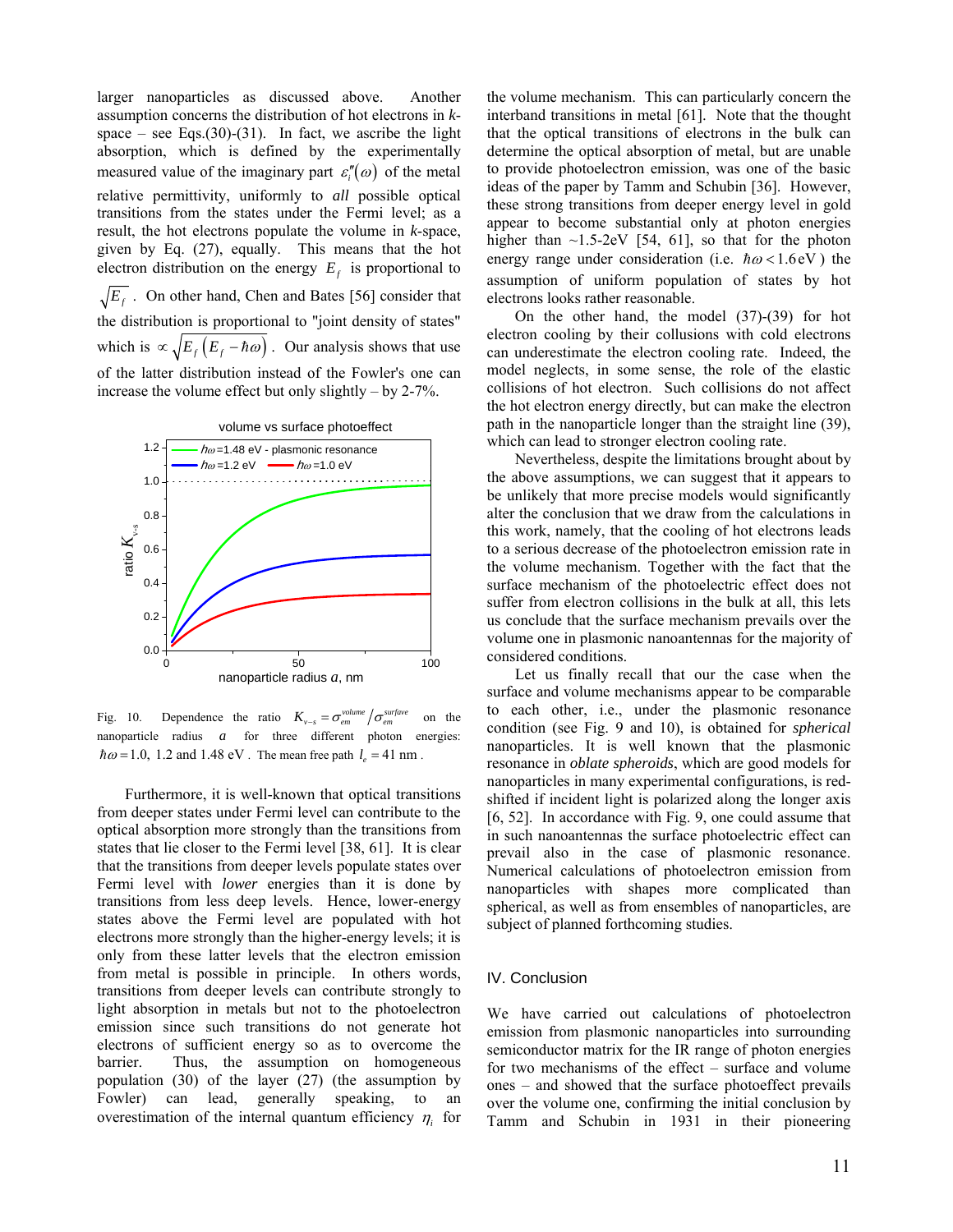development of quantum-mechanical theory of photoeffect from metal. From our calculations, this predominance of the surface effect is a result of effective cooling of generated hot carriers during their propagation from the inside of the nanoparticle to its surface in the necessary for the scenario of the volume mechanism. Calculations have been done for the step potential at the nanoparticle surface, and a simple model for the hot electron cooling has been used. Nevertheless, it is unlikely that these model limitations would change the conclusion. To our knowledge such comparison of two mechanisms of the photoeffect from plasmonic nanoparticles was done for the first time.

We also stress the effect of the discontinuity of the dielectric permittivity at the nanoparticle boundary in the surface mechanism, which leads to substantial (by  $\sim$  5 times) increase in photoelectron emission rate from nanoparticle compared to the case when such discontinuity is absent.

Confidence in the predominance of the surface mechanism can be useful in the design of devices based on photoelectric effect and on the use of hot electrons from plasmonic nanoantennas. In particular, it is clear that the angular pattern of photoelectrons can be different for the surface and volume photoeffect. For instance, for spherical nanoparticles, in the case of volume mechanism electrons are emitted into all directions equally, while in the case of surface one electrons are emitted mainly into direction parallel to the electric field polarization of incident light because the photoelectron emission rate in the surface mechanism is proportional to the square of the electric field component normal to the nanoparticle surface. Correspondingly, parts of nanoantenna surface where the normal component is maximal must have good contact to surrounding matrix to which the electron emission can occur. It appears that this circumstance played a key role in [12] where substantial increase of the responsibility of the device was reached with proper embedding of nanoantennas into the semiconductor substrate.

## Acknowledgments

A.V.U. and I.E.P. acknowledge financial support from the Russian Foundation for Basic Research (Project No. 14- 02-00125) and the Russian MSE State Contract N14.527.11.0002 and support from the CASE project (Denmark). V.E.B. acknowledges financial support from SPIE Optics and Photonics Education Scholarship, as well as Otto Mønsteds and Kaj og Hermilla Ostenfeld foundations. S.V.Z. acknowledges financial support from the People Programme (Marie Curie Actions) of the European Union's 7<sup>th</sup> Framework Programme FP7-PEOPLE-2011-IIF under REA grant agreement No. 302009 (Project HyPHONE).

#### References

- [1] H. Chalabi and M. L. Brongersma, Nature Nanotechnology, **8**, 229 (2013)
- [2] Y. Nishijima, K. Ueno, Y. Yokota, Kei Murakoshi, and H. Misawa, J. Phys. Chem. Lett., **1**, 2031 (2010)
- [3] M. W. Knight, H. Sobhani, P. Nordlander, and Naomi J. Halas, Science, **332**, 702 (2011).
- [4] Y. Takahashi and T. Tatsuma, Appl. Phys. Lett., **99**, 182110 (2011)
- [5] Y. K. Lee, Chan Ho Jung, J. Park, H. Seo, G. A. Somorjai, and J. Y. Park, Nano Lett., **11**, 4251 (2011).
- [6] I. E. Protsenko and A. V. Uskov, Phys. Usp., **55**, 508 (2012).
- [7] C. Scales and P. Berini, IEEE J. Quantum Electron., **46**, 633 (2010).
- [8] A. Akbari, and P. Berini, Appl. Phys. Lett., **95,** 021104 (2009).
- [9] P. Berini, Laser Photonics Rev., pp. 1-24, 14 June 2013, DOI: 10.1002/lpor.201300019
- [10] I. Goykhman, B. Desiatov, J. Khurgin, J. Shappir, and U. Levy, Nano Lett., **11**, 2219 (2011)
- [11] A. Novitsky, A. V. Uskov, C. Gritti, I. E. Protsenko, B. E. Kardynał, and A. V. Lavrinenko, Prog. Photovolt.: Res. Appl., DOI: 10.1002/pip.2278 (2012).
- [12] M. W. Knight, Y. Wang, A. S. Urban, A. Sobhani, B. Y. Zheng, P. Nordlander, and N. J. Halas, Nano Lett. **13**, 1687 (2013).
- [13] A. Sobhani, M. W. Knight, Y. Wang, B. Zheng, N. S. King, L. V. Brown, Z. Fang, P. Nordlander, and N. J. Halas, Nature Comm., **4**, 1643 (2013).
- [14] S. V. Zhukovsky, V. E. Babicheva, A. V. Uskov, I. E. Protsenko, and A. V. Lavrinenko, Plasmonics, Oct. 2013, DOI: 10.1007/s11468-013-9621-z.
- [15] E. Moulin, P. Luo, B. Pieters, J. Sukmanowski, J. Kirchhoff, W. Reetz, T. Müller, R. Carius, F.-X. Royer, and H. Stiebig, Appl. Phys. Lett., **95**, 033505 (2009).
- [16] E. A. Moulin, U. W. Paetzold, B. E. Pieters, W. Reetz, and R. Carius, J. Appl. Phys. **113**, 144501 (2013).
- [17] T. P. White and K. R. Catchpole, Appl. Phys. Lett., **101**, 073905 (2012).
- [18] F. Wang and N. A. Melosh, Nano Lett., **11**, 5426 (2011).
- [19] A. K. Pradhan, T. Holloway, R. Mundle, H. Dondapati, and M. Bahoura, Appl. Phys. Lett., **100**, 061127 (2012).
- [20] F. P. Garcia de Arquer, A. Mihi, D. Kufer, and G. Konstantatos, ACS Nano, **7**, 3581, (2013).
- [21] F. B. Atar, E. Battal, L.E. Aygun, B. Daglar, M. Bayindir, and A. K. Okyay, Opt. Express, **21**, 7196 (2013).
- [22] M. Grätzel, Nature, **414**, 338 (2001).
- [23] E. W. McFarland and J. Tang, Nature, **421**, 616 (2003).
- [24] J. R. Renzas and G. A. Somorjai, J. Phys. Chem. C, **114***,*  17660 (2010).
- [25] Y. Li, and G. A. Somorjai, Nano Lett., **10**, 2289 (2010).
- [26] I. Thomann, B. A. Pinaud, Z. Chen, B. M. Clemens, Th. F. Jaramillo, and M. L. Brongersma, Nano Lett., **11**, 3440 (2011).
- [27] S. Mukherjee, F. Libisch, Nicolas Large, O. Neumann, L. V. Brown, J. Cheng, J. B. Lassiter, E. A. Carter, P. Nordlander, and N. J. Halas, Nano Lett., **13,** 240 (2012).
- [28] S. C. Warren and E. Thimsen, Energy Environ. Sci., **5**, 5133 (2012).
- [29] S. Mubeen, J. Lee, N. Singh, S. Krämer, G. D. Stucky and M. Moskovits, Nature Nanotechnology, **8**, 247 (2013).
- [30] M. Xiao, R. Jiang, F. Wang, C. Fang, J. Wang and J. C. Yu, J. Mater. Chem. A, **1**, 5790 (2013).